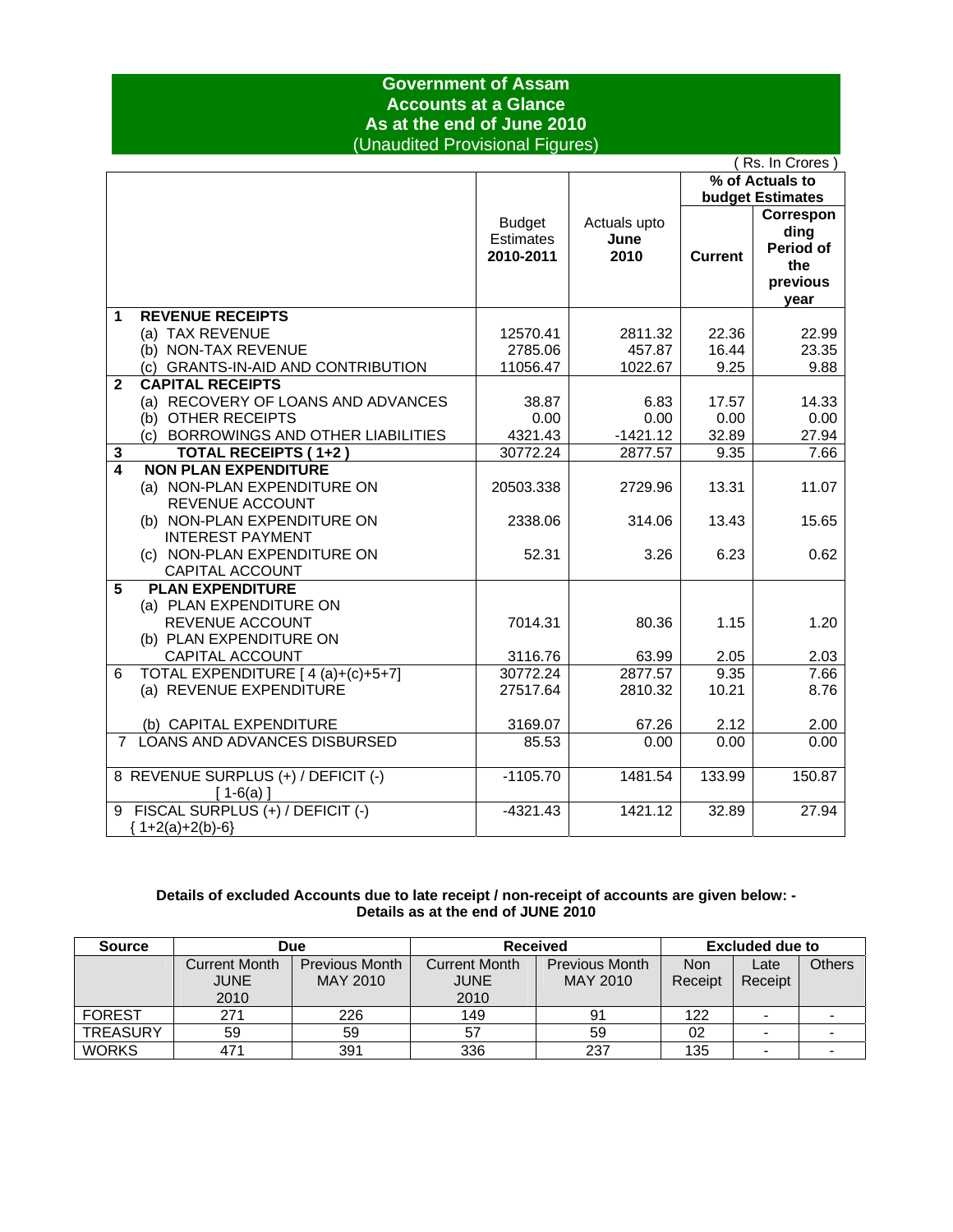#### Monthly trend of **TAX REVENUE**  ( Refer to Item No. 1 (a) of Monthly Accounts at a Glance )

|                  |                |                    |                | Rs. In crores      |  |
|------------------|----------------|--------------------|----------------|--------------------|--|
|                  |                | 2010-2011          | 2009-2010      |                    |  |
| <b>Months</b>    | <b>MONTHLY</b> | <b>PROGRESSIVE</b> | <b>MONTHLY</b> | <b>PROGRESSIVE</b> |  |
| <b>APRIL</b>     | 884.50         | 884.50             | 697.59         | 697.59             |  |
| <b>MAY</b>       | 1024.63        | 1909.13            | 769.63         | 1467.22            |  |
| <b>JUNE</b>      | 902.19         | 2811.32            | 729.75         | 2196.97            |  |
| <b>JULY</b>      |                |                    | 760.14         | 2957.11            |  |
| <b>AUGUST</b>    |                |                    | 727.07         | 3684.18            |  |
| <b>SEPTEMBER</b> |                |                    | 748.83         | 4433.01            |  |
| <b>OCTOBER</b>   |                |                    | 808.94         | 5241.95            |  |
| <b>NOVEMBER</b>  |                |                    | 764.65         | 6006.60            |  |
| <b>DECEMBER</b>  |                |                    | 779.36         | 6785.96            |  |
| <b>JANUARY</b>   |                |                    | 842.18         | 7628.14            |  |
| <b>FEBRUARY</b>  |                |                    | 829.20         | 8457.34            |  |
| <b>MARCH</b>     |                |                    | 1868.39        | 10325.73           |  |

#### **Section Officer**

**Note :** As the details of excluded accounts are not likely to be the same for the current and corresponding periods, the comparison will be indicative only. For details of excluded accounts, reference to Accounts at a Glance is invited.

#### Monthly trend of **NON-TAX REVENUE**  ( Refer to Item No. 1 (b) of Monthly Accounts at a Glance )

|                  |                |                    |                | Rs. In crores      |
|------------------|----------------|--------------------|----------------|--------------------|
| <b>Months</b>    | 2010-2011      |                    | 2009-2010      |                    |
|                  | <b>MONTHLY</b> | <b>PROGRESSIVE</b> | <b>MONTHLY</b> | <b>PROGRESSIVE</b> |
| <b>APRIL</b>     | 165.90         | 165.90             | 138.59         | 697.59             |
| <b>MAY</b>       | 146.98         | 312.88             | 141.77         | 280.39             |
| <b>JUNE</b>      | 144.99         | 457.87             | 196.92         | 477.31             |
| <b>JULY</b>      |                |                    | 221.67         | 698.98             |
| <b>AUGUST</b>    |                |                    | 200.48         | 899.46             |
| <b>SEPTEMBER</b> |                |                    | 205.18         | 1104.64            |
| <b>OCTOBER</b>   |                |                    | 111.17         | 1215.81            |
| <b>NOVEMBER</b>  |                |                    | 267.82         | 1483.63            |
| <b>DECEMBER</b>  |                |                    | 194.20         | 1677.83            |
| <b>JANUARY</b>   |                |                    | 367.03         | 2044.86            |
| <b>FEBRUARY</b>  |                |                    | 205.94         | 2250.80            |
| <b>MARCH</b>     |                |                    | 258.61         | 2509.41            |

#### **Section Officer**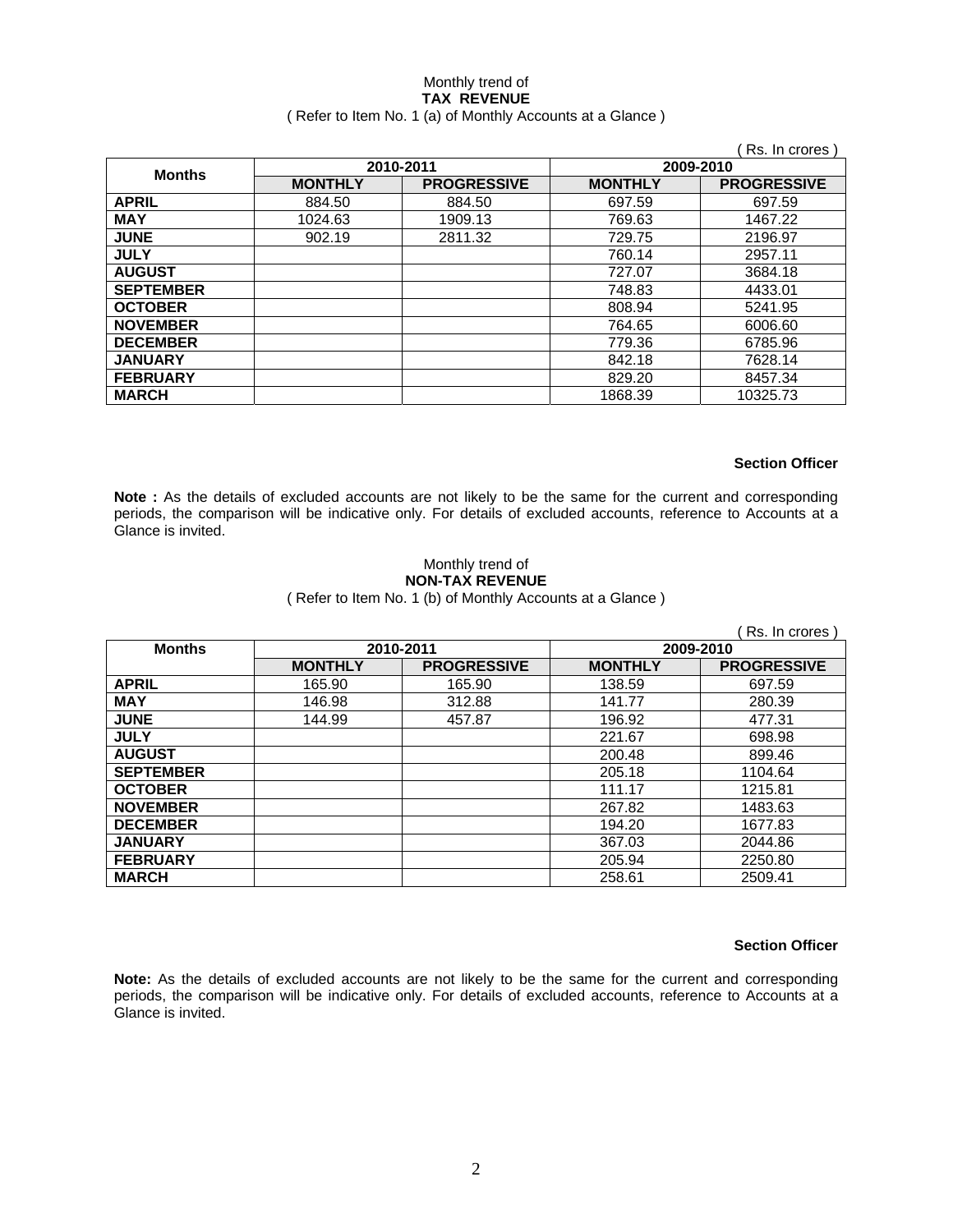### Monthly trend of **GRANTS-IN-AID AND CONTRIBUTION**

( Refer to Item No. 1 (c) of Monthly Accounts at a Glance )

|                  |                |                    |                | Rs. In crores      |
|------------------|----------------|--------------------|----------------|--------------------|
| <b>Months</b>    |                | 2010-2011          | 2009-2010      |                    |
|                  | <b>MONTHLY</b> | <b>PROGRESSIVE</b> | <b>MONTHLY</b> | <b>PROGRESSIVE</b> |
| <b>APRIL</b>     | 197.07         | 197.07             | 133.88         | 133.88             |
| <b>MAY</b>       | 319.89         | 516.96             | 337.80         | 471.68             |
| <b>JUNE</b>      | 505.71         | 1022.67            | 659.45         | 1131.13            |
| <b>JULY</b>      |                |                    | 807.15         | 1938.28            |
| <b>AUGUST</b>    |                |                    | 100.09         | 2038.37            |
| <b>SEPTEMBER</b> |                |                    | 559.69         | 2598.06            |
| <b>OCTOBER</b>   |                |                    | 358.71         | 2956.77            |
| <b>NOVEMBER</b>  |                |                    | 936.32         | 3893.09            |
| <b>DECEMBER</b>  |                |                    | 1225.05        | 5118.14            |
| <b>JANUARY</b>   |                |                    | 298.50         | 5416.64            |
| <b>FEBRUARY</b>  |                |                    | 551.57         | 5968.21            |
| <b>MARCH</b>     |                |                    | 692.11         | 6660.32            |

#### **Section Officer**

**Note :** As the details of excluded accounts are not likely to be the same for the current and corresponding periods, the comparison will be indicative only. For details of excluded accounts, reference to Accounts at a Glance is invited.

#### Monthly trend of **RECOVERY OF LOANS AND ADVANCES**  ( Refer to Item No. 2 (a) of Monthly Accounts at a Glance )

|                  |                |                    |                | Rs. In crores      |
|------------------|----------------|--------------------|----------------|--------------------|
| <b>Months</b>    | 2010-2011      |                    | 2009-2010      |                    |
|                  | <b>MONTHLY</b> | <b>PROGRESSIVE</b> | <b>MONTHLY</b> | <b>PROGRESSIVE</b> |
| <b>APRIL</b>     | 2.12           | 2.12               | 2.34           | 2.34               |
| <b>MAY</b>       | 1.81           | 3.93               | 1.89           | 4.23               |
| <b>JUNE</b>      | 2.90           | 6.83               | 2.75           | 6.98               |
| <b>JULY</b>      |                |                    | 2.66           | 9.64               |
| <b>AUGUST</b>    |                |                    | 2.12           | 11.76              |
| <b>SEPTEMBER</b> |                |                    | 2.54           | 14.30              |
| <b>OCTOBER</b>   |                |                    | 2.93           | 17.23              |
| <b>NOVEMBER</b>  |                |                    | 2.70           | 19.93              |
| <b>DECEMBER</b>  |                |                    | 2.33           | 22.26              |
| <b>JANUARY</b>   |                |                    | 2.53           | 24.79              |
| <b>FEBRUARY</b>  |                |                    | 2.65           | 27.44              |
| <b>MARCH</b>     |                |                    | 5.44           | 32.88              |

#### **Section Officer**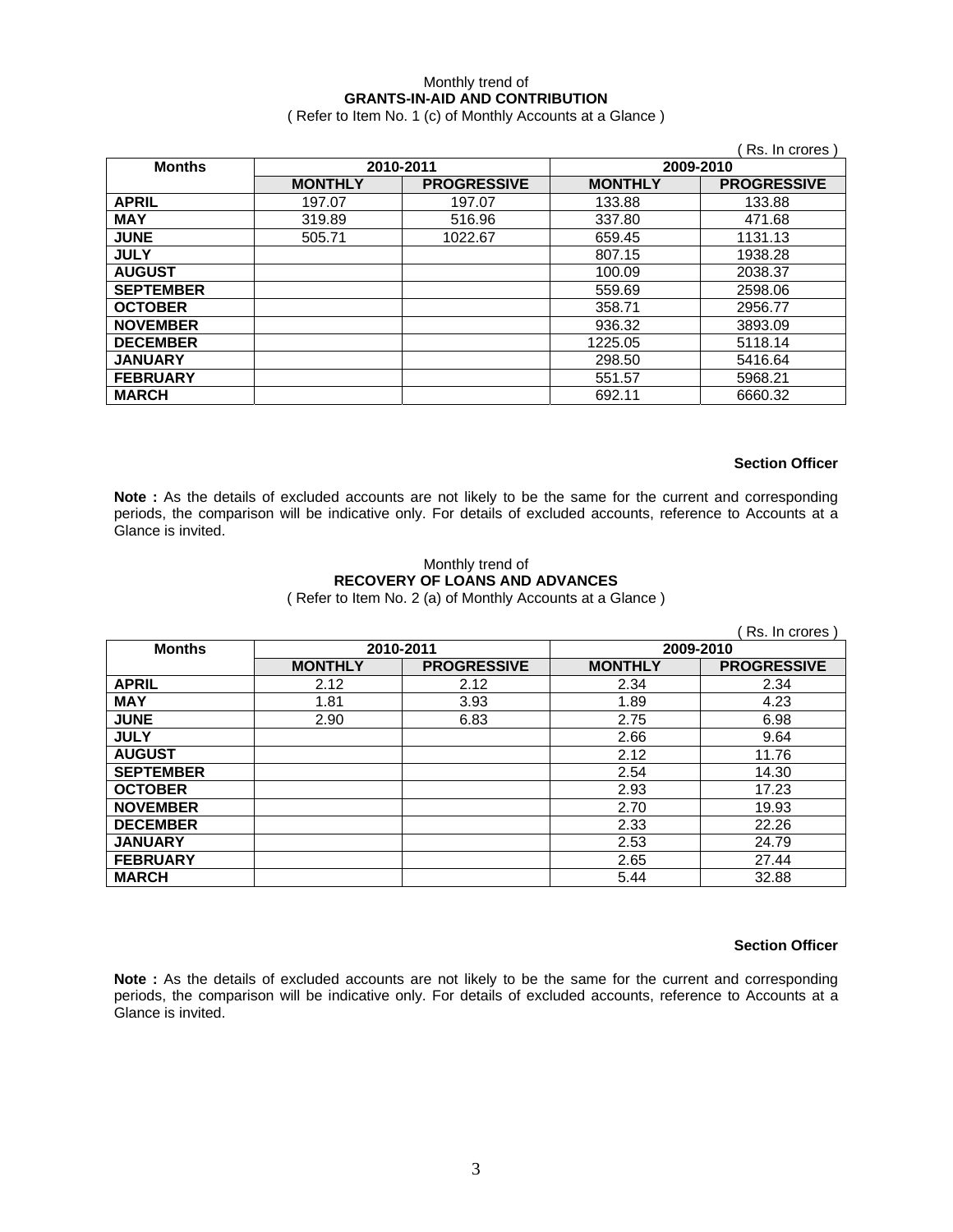#### Monthly trend of **OTHER RECEIPTS**  ( Refer to Item No. 2 (b) of Monthly Accounts at a Glance )

|                            |                |                    |                | Rs. In crores)     |
|----------------------------|----------------|--------------------|----------------|--------------------|
| <b>Months</b><br>2010-2011 |                | 2009-2010          |                |                    |
|                            | <b>MONTHLY</b> | <b>PROGRESSIVE</b> | <b>MONTHLY</b> | <b>PROGRESSIVE</b> |
| <b>APRIL</b>               | 0.00           | 0.00               | 0.00           | 0.00               |
| <b>MAY</b>                 | 0.00           | 0.00               | 0.00           | 0.00               |
| <b>JUNE</b>                | 0.00           | 0.00               | 0.00           | 0.00               |
| <b>JULY</b>                |                |                    | 0.00           | 0.00               |
| <b>AUGUST</b>              |                |                    | 0.00           | 0.00               |
| <b>SEPTEMBER</b>           |                |                    | 0.00           | 0.00               |
| <b>OCTOBER</b>             |                |                    | 0.00           | 0.00               |
| <b>NOVEMBER</b>            |                |                    | 0.00           | 0.00               |
| <b>DECEMBER</b>            |                |                    | 0.00           | 0.00               |
| <b>JANUARY</b>             |                |                    | 0.00           | 0.00               |
| <b>FEBRUARY</b>            |                |                    | 0.00           | 0.00               |
| <b>MARCH</b>               |                |                    | 0.00           | 0.00               |

#### **Section Officer**

Note : As the details of excluded accounts are not likely to be the same for the current and corresponding periods, the comparison will be indicative only. For details of excluded accounts, reference to Accounts at a Glance is invited.

#### Monthly trend of **BORROWINGS AND OTHER LIABILITIES**  ( Refer to Item No. 2 (c) of Monthly Accounts at a Glance )

|                  |                |                    |                | Rs. In crores      |
|------------------|----------------|--------------------|----------------|--------------------|
| <b>Months</b>    |                | 2010-2011          | 2009-2010      |                    |
|                  | <b>MONTHLY</b> | <b>PROGRESSIVE</b> | <b>MONTHLY</b> | <b>PROGRESSIVE</b> |
| <b>APRIL</b>     | -466.85        | -466.85            | $-286.82$      | $-286.82$          |
| <b>MAY</b>       | $-814.67$      | $-1281.52$         | $-759.76$      | $-1046.61$         |
| <b>JUNE</b>      | $-139.60$      | $-1421.12$         | $-557.37$      | $-1603.99$         |
| <b>JULY</b>      |                |                    | $-793.87$      | $-2397.86$         |
| <b>AUGUST</b>    |                |                    | -463.76        | $-2861.62$         |
| <b>SEPTEMBER</b> |                |                    | $-18.29$       | -2879.91           |
| <b>OCTOBER</b>   |                |                    | 117.12         | $-2762.79$         |
| <b>NOVEMBER</b>  |                |                    | -739.63        | $-3502.41$         |
| <b>DECEMBER</b>  |                |                    | $-1279.00$     | -4781.41           |
| <b>JANUARY</b>   |                |                    | 157.62         | -4623.79           |
| <b>FEBRUARY</b>  |                |                    | 609.60         | $-4014.19$         |
| <b>MARCH</b>     |                |                    | 7006.48        | 2992.30            |

#### **Section Officer**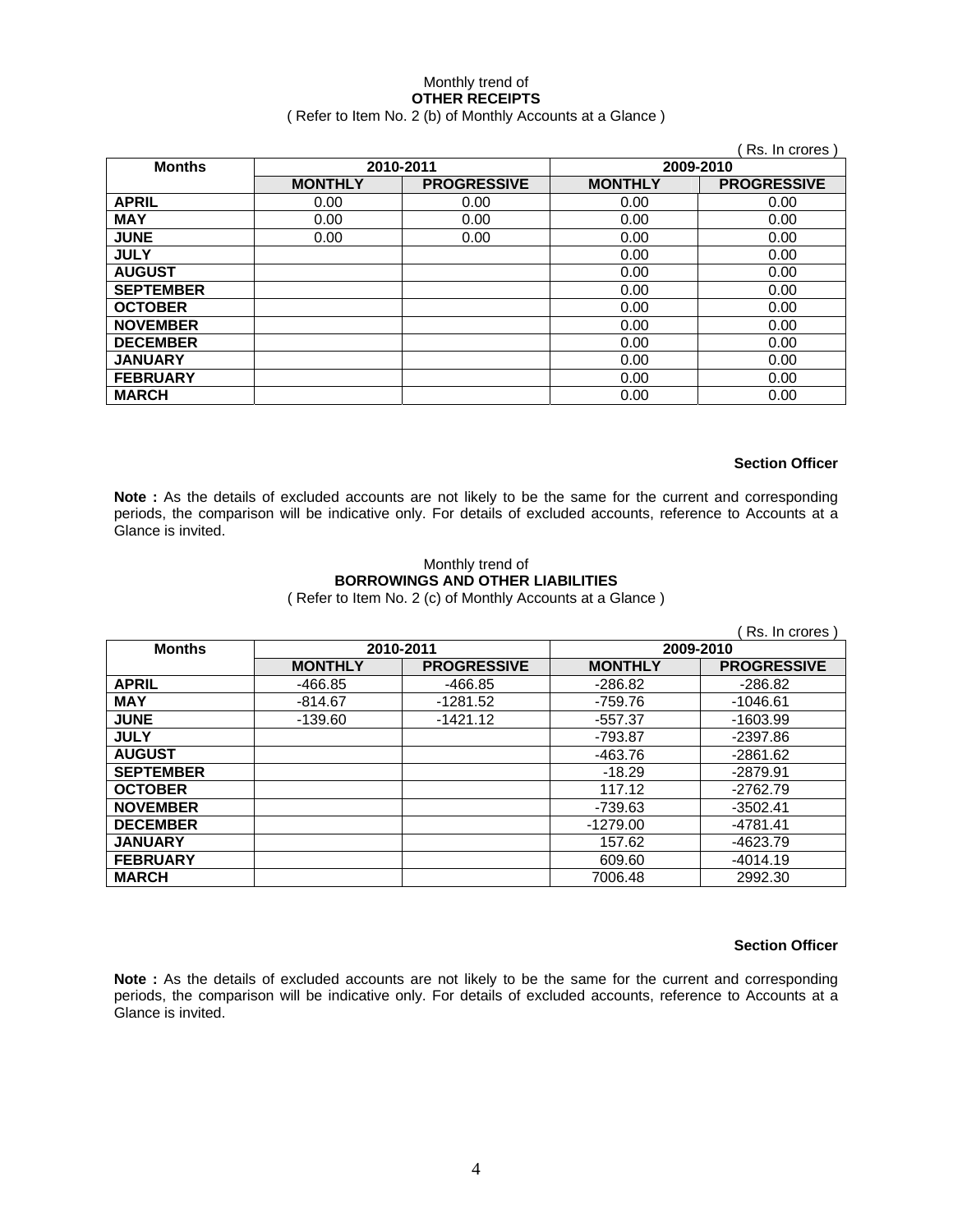# Monthly trend of **TOTAL RECEIPTS**

### ( Refer to Item No. 3 of Monthly Accounts at a Glance )

|                  |                |                    |                | Rs. In crores      |
|------------------|----------------|--------------------|----------------|--------------------|
| <b>Months</b>    |                | 2010-2011          | 2009-2010      |                    |
|                  | <b>MONTHLY</b> | <b>PROGRESSIVE</b> | <b>MONTHLY</b> | <b>PROGRESSIVE</b> |
| <b>APRIL</b>     | 782.74         | 782.74             | 685.61         | 685.61             |
| <b>MAY</b>       | 678.64         | 1461.38            | 491.33         | 1176.91            |
| <b>JUNE</b>      | 1416.18        | 2877.56            | 1031.50        | 2208.40            |
| <b>JULY</b>      |                |                    | 997.75         | 3206.15            |
| <b>AUGUST</b>    |                |                    | 566.00         | 3772.15            |
| <b>SEPTEMBER</b> |                |                    | 1497.95        | 5270.10            |
| <b>OCTOBER</b>   |                |                    | 1398.89        | 6668.99            |
| <b>NOVEMBER</b>  |                |                    | 1231.86        | 7900.84            |
| <b>DECEMBER</b>  |                |                    | 921.94         | 8822.78            |
| <b>JANUARY</b>   |                |                    | 1667.86        | 10490.64           |
| <b>FEBRUARY</b>  |                |                    | 2198.97        | 12689.61           |
| <b>MARCH</b>     |                |                    | 9831.03        | 22520.64           |

#### **Section Officer**

**Note** : As the details of excluded accounts are not likely to be the same for the current and corresponding periods, the comparison will be indicative only. For details of excluded accounts, reference to Accounts at a Glance is invited.

#### Monthly trend of **NON-PLAN EXPENDITURE ON REVENUE ACCOUNT**  ( Refer to Item No. 4 (a) of Monthly Accounts at a Glance )

|                  |                |                    |                | Rs. In crores      |
|------------------|----------------|--------------------|----------------|--------------------|
| <b>Months</b>    | 2010-2011      |                    | 2009-2010      |                    |
|                  | <b>MONTHLY</b> | <b>PROGRESSIVE</b> | <b>MONTHLY</b> | <b>PROGRESSIVE</b> |
| <b>APRIL</b>     | 766.46         | 766.46             | 670.16         | 670.16             |
| <b>MAY</b>       | 657.74         | 1424.20            | 447.08         | 1117.24            |
| <b>JUNE</b>      | 1305.76        | 2729.96            | 931.47         | 2048.71            |
| <b>JULY</b>      |                |                    | 805.21         | 2853.92            |
| <b>AUGUST</b>    |                |                    | 479.61         | 3333.53            |
| <b>SEPTEMBER</b> |                |                    | 1258.63        | 4592.16            |
| <b>OCTOBER</b>   |                |                    | 1145.15        | 5737.31            |
| <b>NOVEMBER</b>  |                |                    | 945.41         | 6682.72            |
| <b>DECEMBER</b>  |                |                    | 735.74         | 7418.46            |
| <b>JANUARY</b>   |                |                    | 1262.28        | 8680.74            |
| <b>FEBRUARY</b>  |                |                    | 1144.44        | 9825.18            |
| <b>MARCH</b>     |                |                    | 6359.29        | 16184.47           |

#### **Section Officer**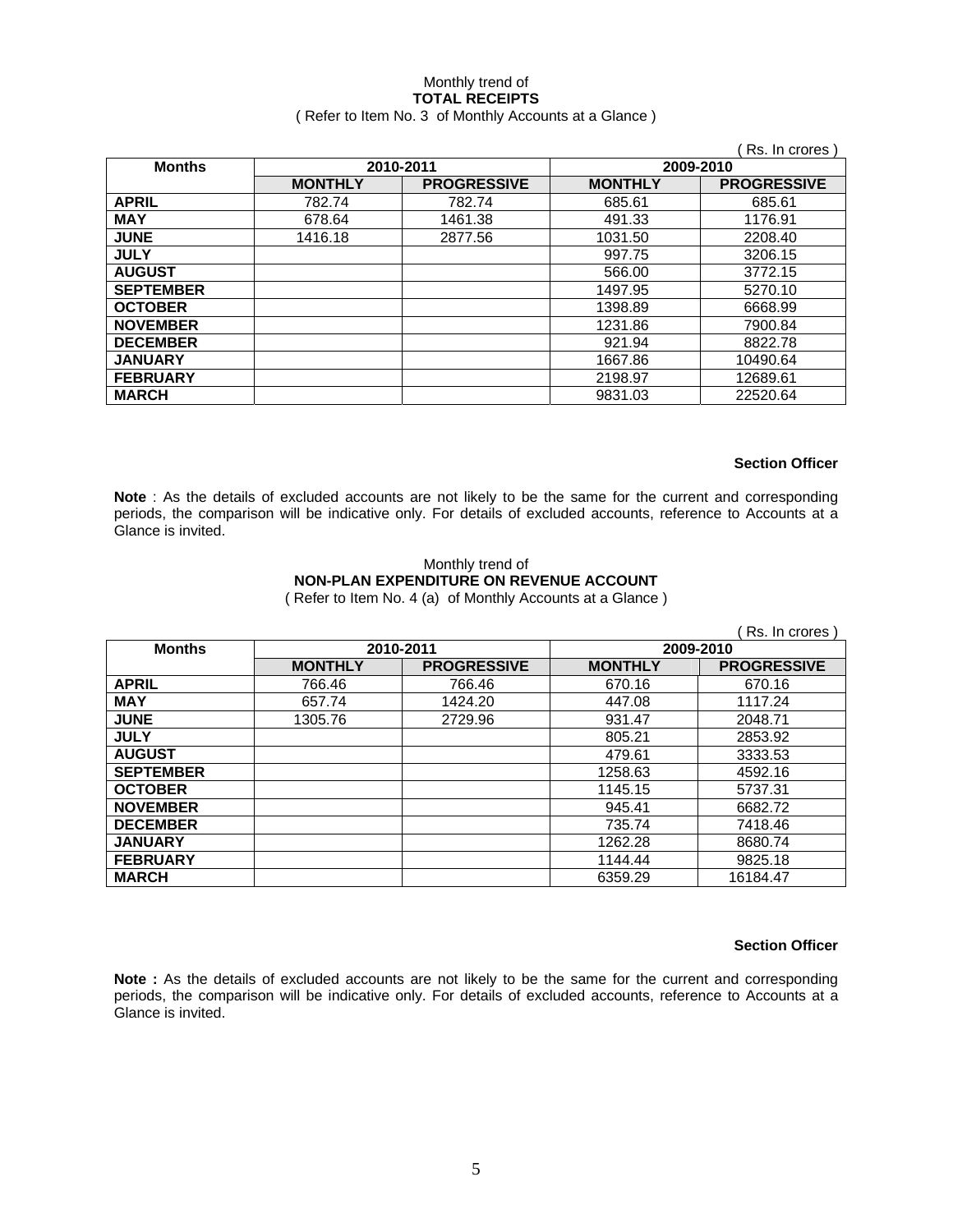### Monthly trend of **NON-PLAN EXPENDITURE ON INTEREST PAYMENT**

( Refer to Item No. 4 (b) of Monthly Accounts at a Glance )

|                  |                |                    |                | Rs. In crores      |
|------------------|----------------|--------------------|----------------|--------------------|
| <b>Months</b>    |                | 2010-2011          | 2009-2010      |                    |
|                  | <b>MONTHLY</b> | <b>PROGRESSIVE</b> | <b>MONTHLY</b> | <b>PROGRESSIVE</b> |
| <b>APRIL</b>     | 114.96         | 114.96             | 124.69         | 124.69             |
| <b>MAY</b>       | 57.85          | 172.81             | 59.90          | 184.59             |
| <b>JUNE</b>      | 141.25         | 314.06             | 145.37         | 329.96             |
| <b>JULY</b>      |                |                    | 78.15          | 408.11             |
| <b>AUGUST</b>    |                |                    | 94.94          | 503.05             |
| <b>SEPTEMBER</b> |                |                    | 240.67         | 743.72             |
| <b>OCTOBER</b>   |                |                    | 91.23          | 834.95             |
| <b>NOVEMBER</b>  |                |                    | 86.16          | 921.11             |
| <b>DECEMBER</b>  |                |                    | 114.87         | 1035.98            |
| <b>JANUARY</b>   |                |                    | 76.40          | 1112.38            |
| <b>FEBRUARY</b>  |                |                    | 96.98          | 1209.36            |
| <b>MARCH</b>     |                |                    | 231.99         | 1441.35            |

#### **Section Officer**

Note : As the details of excluded accounts are not likely to be the same for the current and corresponding periods, the comparison will be indicative only. For details of excluded accounts, reference to Accounts at a Glance is invited.

#### Monthly trend of **NON-PLAN EXPENDITURE ON CAPITAL ACCOUNT**  ( Refer to Item No. 4 (c) of Monthly Accounts at a Glance )

|                  |                |                    |                | Rs. In crores      |
|------------------|----------------|--------------------|----------------|--------------------|
| <b>Months</b>    | 2010-2011      |                    | 2009-2010      |                    |
|                  | <b>MONTHLY</b> | <b>PROGRESSIVE</b> | <b>MONTHLY</b> | <b>PROGRESSIVE</b> |
| <b>APRIL</b>     | 0.01           | 0.01               | 0.00           | 0.00               |
| <b>MAY</b>       | 0.26           | 0.27               | 0.50           | 0.50               |
| <b>JUNE</b>      | 3.00           | 3.26               | 0.00           | 0.50               |
| <b>JULY</b>      |                |                    | 0.53           | 1.03               |
| <b>AUGUST</b>    |                |                    | 9.26           | 10.29              |
| <b>SEPTEMBER</b> |                |                    | 8.84           | 19.13              |
| <b>OCTOBER</b>   |                |                    | 6.59           | 25.72              |
| <b>NOVEMBER</b>  |                |                    | 3.15           | 28.87              |
| <b>DECEMBER</b>  |                |                    | 4.32           | 33.19              |
| <b>JANUARY</b>   |                |                    | 0.72           | 33.91              |
| <b>FEBRUARY</b>  |                |                    | 8.87           | 42.78              |
| <b>MARCH</b>     |                |                    | 16.08          | 58.86              |

#### **Section Officer**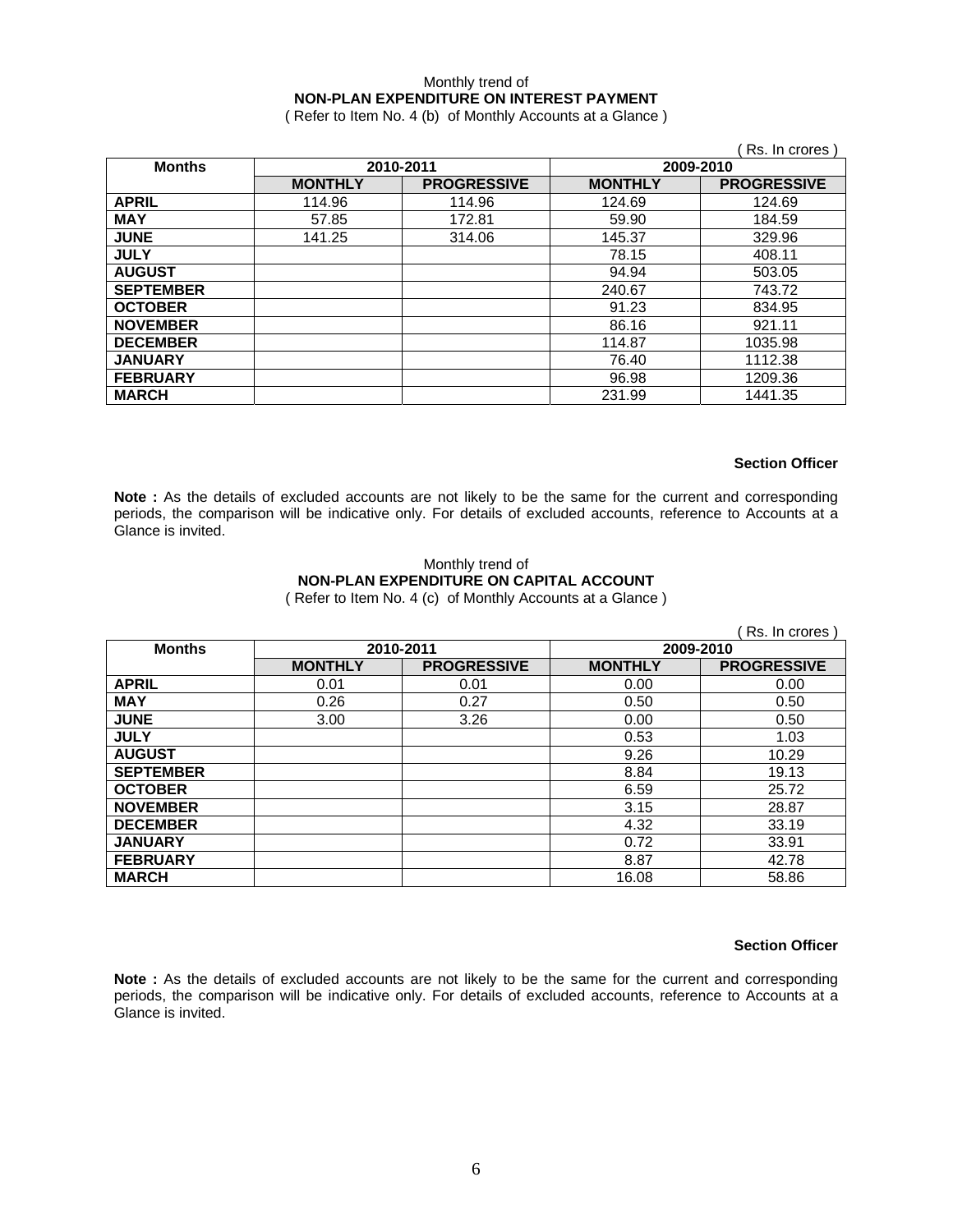### Monthly trend of **PLAN EXPENDITURE ON REVENUE ACCOUNT**

( Refer to Item No. 5 (a) of Monthly Accounts at a Glance )

|                  |                |                    |                | Rs. In crores      |
|------------------|----------------|--------------------|----------------|--------------------|
| <b>Months</b>    | 2010-2011      |                    | 2009-2010      |                    |
|                  | <b>MONTHLY</b> | <b>PROGRESSIVE</b> | <b>MONTHLY</b> | <b>PROGRESSIVE</b> |
| <b>APRIL</b>     | 16.07          | 16.07              | 15.31          | 15.31              |
| <b>MAY</b>       | 12.86          | 28.93              | 4.15           | 19.46              |
| <b>JUNE</b>      | 51.43          | 80.36              | 48.40          | 67.86              |
| <b>JULY</b>      |                |                    | 70.58          | 138.44             |
| <b>AUGUST</b>    |                |                    | 11.41          | 149.85             |
| <b>SEPTEMBER</b> |                |                    | 132.72         | 282.57             |
| <b>OCTOBER</b>   |                |                    | 138.84         | 421.41             |
| <b>NOVEMBER</b>  |                |                    | 170.72         | 592.13             |
| <b>DECEMBER</b>  |                |                    | 112.91         | 705.04             |
| <b>JANUARY</b>   |                |                    | 265.54         | 970.58             |
| <b>FEBRUARY</b>  |                |                    | 640.54         | 1611.12            |
| <b>MARCH</b>     |                |                    | 2153.85        | 3764.97            |

#### **Section Officer**

**Note** : As the details of excluded accounts are not likely to be the same for the current and corresponding periods, the comparison will be indicative only. For details of excluded accounts, reference to Accounts at a Glance is invited.

#### Monthly trend of **PLAN EXPENDITURE ON CAPITAL ACCOUNT**  ( Refer to Item No. 5 (b) of Monthly Accounts at a Glance )

|                  |                |                    |                | Rs. In crores      |
|------------------|----------------|--------------------|----------------|--------------------|
| <b>Months</b>    | 2010-2011      |                    | 2009-2010      |                    |
|                  | <b>MONTHLY</b> | <b>PROGRESSIVE</b> | <b>MONTHLY</b> | <b>PROGRESSIVE</b> |
| <b>APRIL</b>     | 0.20           | 0.20               | 0.14           | 0.14               |
| <b>MAY</b>       | 7.78           | 7.98               | 39.57          | 39.71              |
| <b>JUNE</b>      | 56.01          | 63.99              | 51.63          | 91.33              |
| <b>JULY</b>      |                |                    | 121.41         | 212.74             |
| <b>AUGUST</b>    |                |                    | 65.70          | 278.44             |
| <b>SEPTEMBER</b> |                |                    | 96.47          | 374.91             |
| <b>OCTOBER</b>   |                |                    | 107.77         | 482.68             |
| <b>NOVEMBER</b>  |                |                    | 112.53         | 595.21             |
| <b>DECEMBER</b>  |                |                    | 65.60          | 660.81             |
| <b>JANUARY</b>   |                |                    | 129.36         | 790.17             |
| <b>FEBRUARY</b>  |                |                    | 353.23         | 1143.40            |
| <b>MARCH</b>     |                |                    | 1269.99        | 2413.39            |

#### **Section Officer**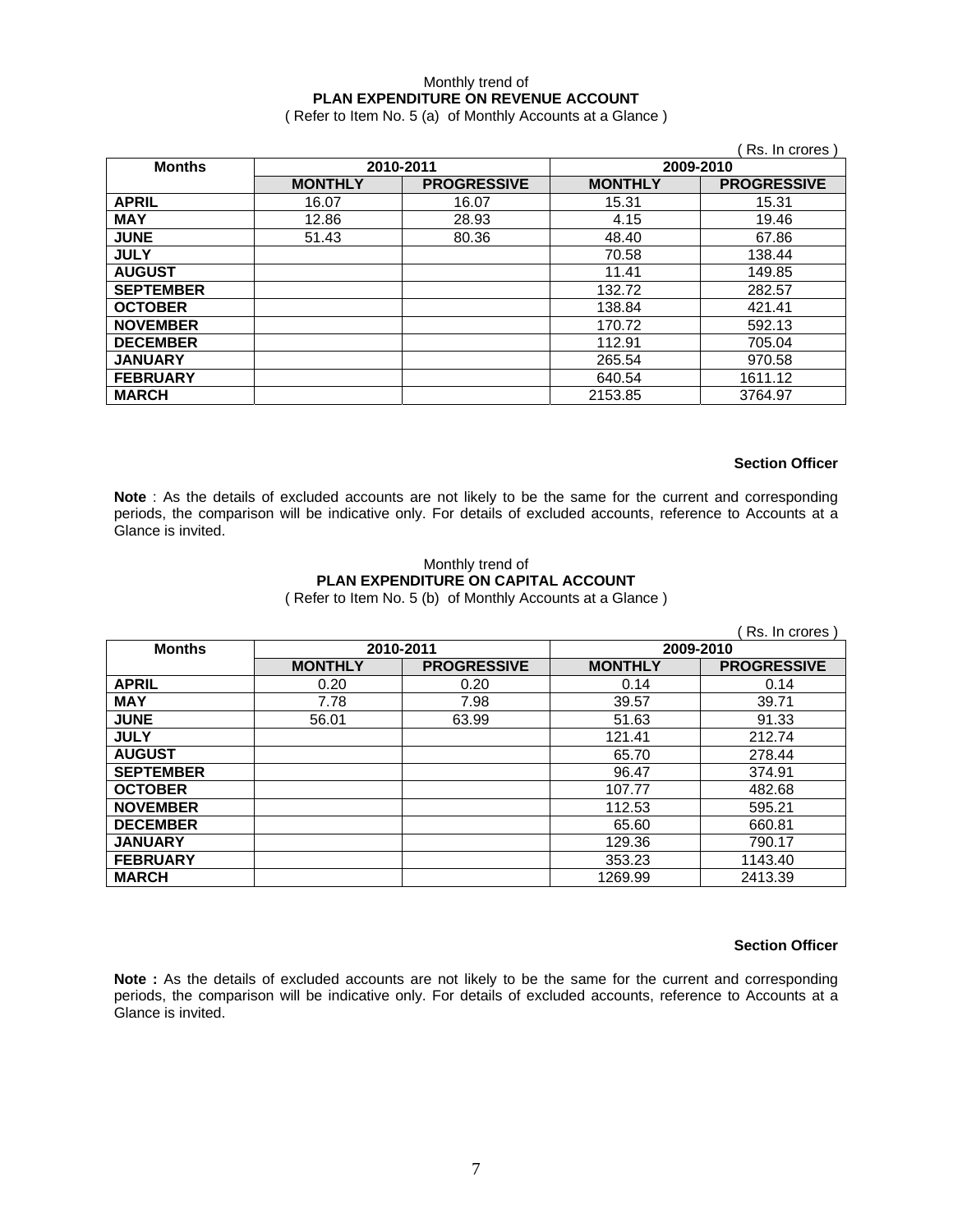# Monthly trend of **TOTAL EXPENDITURE**

### ( Refer to Item No. 6 of Monthly Accounts at a Glance )

|                  |                |                    |                | Rs. In crores      |
|------------------|----------------|--------------------|----------------|--------------------|
| <b>Months</b>    | 2010-2011      |                    | 2009-2010      |                    |
|                  | <b>MONTHLY</b> | <b>PROGRESSIVE</b> | <b>MONTHLY</b> | <b>PROGRESSIVE</b> |
| <b>APRIL</b>     | 782.75         | 782.75             | 685.61         | 685.61             |
| <b>MAY</b>       | 670.61         | 1453.14            | 491.30         | 1176.91            |
| <b>JUNE</b>      | 1357.18        | 2810.32            | 1031.50        | 2208.41            |
| <b>JULY</b>      |                |                    | 997.74         | 3206.15            |
| <b>AUGUST</b>    |                |                    | 565.98         | 3772.17            |
| <b>SEPTEMBER</b> |                |                    | 1497.93        | 5270.10            |
| <b>OCTOBER</b>   |                |                    | 1398.89        | 6668.99            |
| <b>NOVEMBER</b>  |                |                    | 1231.86        | 7900.85            |
| <b>DECEMBER</b>  |                |                    | 921.93         | 8822.78            |
| <b>JANUARY</b>   |                |                    | 1667.85        | 10490.64           |
| <b>FEBRUARY</b>  |                |                    | 2198.97        | 12689.61           |
| <b>MARCH</b>     |                |                    | 9831.06        | 22520.66           |

#### **Section Officer**

**Note :** As the details of excluded accounts are not likely to be the same for the current and corresponding periods, the comparison will be indicative only. For details of excluded accounts, reference to Accounts at a Glance is invited.

#### Monthly trend of **REVENUE EXPENDITURE**  ( Refer to Item No. 6 (a) of Monthly Accounts at a Glance )

|                  |                |                    |                | Rs. In crores      |
|------------------|----------------|--------------------|----------------|--------------------|
| <b>Months</b>    | 2010-2011      |                    | 2009-2010      |                    |
|                  | <b>MONTHLY</b> | <b>PROGRESSIVE</b> | <b>MONTHLY</b> | <b>PROGRESSIVE</b> |
| <b>APRIL</b>     | 782.53         | 782.53             | 685.47         | 685.47             |
| <b>MAY</b>       | 670.61         | 1453.14            | 451.24         | 1136.71            |
| <b>JUNE</b>      | 1357.18        | 2810.32            | 979.87         | 2116.58            |
| <b>JULY</b>      |                |                    | 875.79         | 2992.37            |
| <b>AUGUST</b>    |                |                    | 491.02         | 3483.39            |
| <b>SEPTEMBER</b> |                |                    | 1391.35        | 4874.74            |
| <b>OCTOBER</b>   |                |                    | 1283.99        | 6158.73            |
| <b>NOVEMBER</b>  |                |                    | 1116.11        | 7274.84            |
| <b>DECEMBER</b>  |                |                    | 848.65         | 8123.51            |
| <b>JANUARY</b>   |                |                    | 1527.82        | 9651.33            |
| <b>FEBRUARY</b>  |                |                    | 1784.98        | 11436.31           |
| <b>MARCH</b>     |                |                    | 8513.12        | 19949.43           |

#### **Section Officer**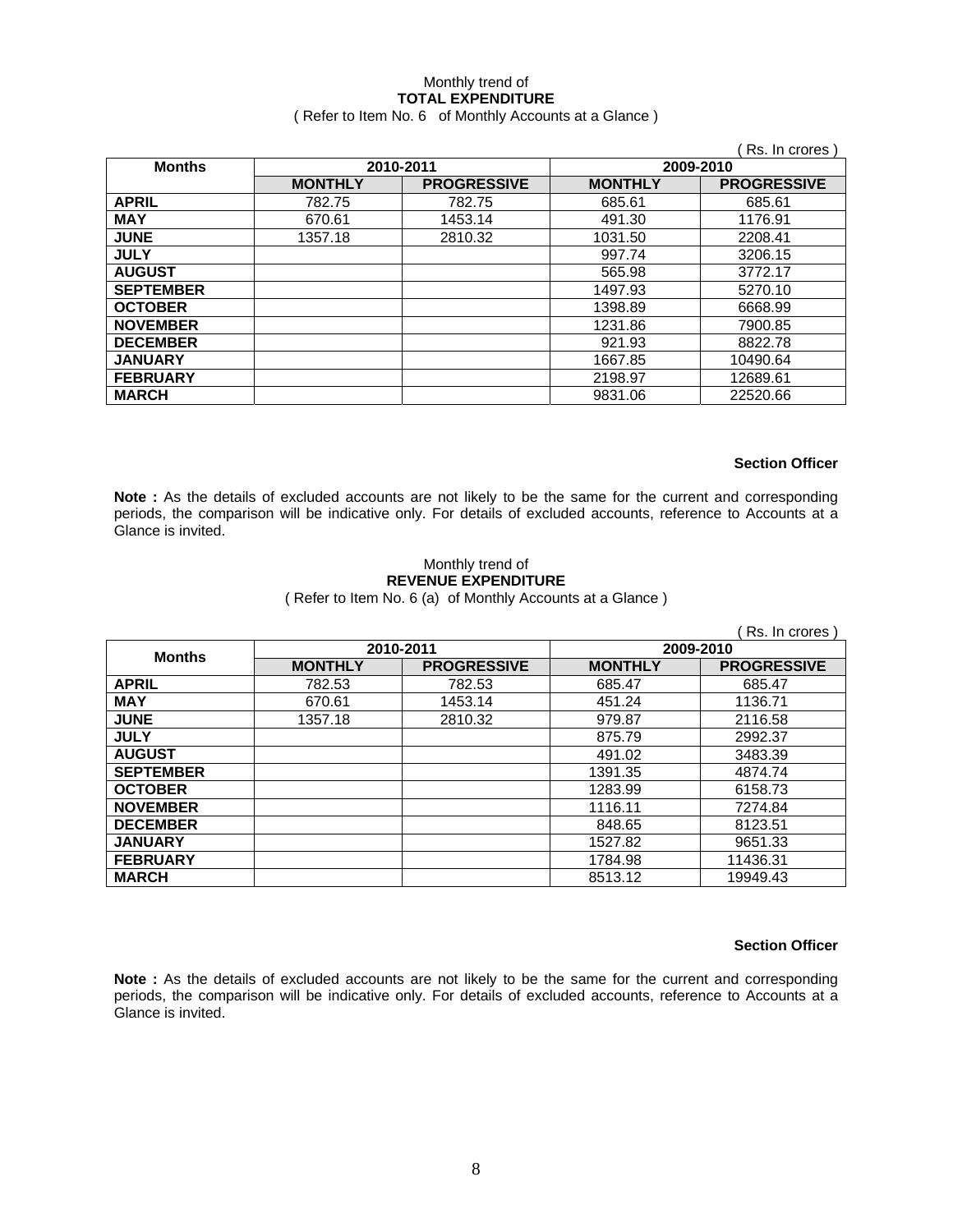### Monthly trend of **CAPITAL EXPENDITURE**

( Refer to Item No. 6 (b) of Monthly Accounts at a Glance )

|                  |                |                    |                | Rs. In crores      |
|------------------|----------------|--------------------|----------------|--------------------|
| <b>Months</b>    | 2010-2011      |                    | 2009-2010      |                    |
|                  | <b>MONTHLY</b> | <b>PROGRESSIVE</b> | <b>MONTHLY</b> | <b>PROGRESSIVE</b> |
| <b>APRIL</b>     | 0.22           | 0.22               | 0.14           | 0.14               |
| <b>MAY</b>       | 8.03           | 8.25               | 40.06          | 40.20              |
| <b>JUNE</b>      | 59.01          | 67.26              | 51.63          | 91.83              |
| <b>JULY</b>      |                |                    | 121.95         | 213.78             |
| <b>AUGUST</b>    |                |                    | 74.97          | 288.75             |
| <b>SEPTEMBER</b> |                |                    | 105.30         | 394.05             |
| <b>OCTOBER</b>   |                |                    | 114.36         | 508.41             |
| <b>NOVEMBER</b>  |                |                    | 115.68         | 624.09             |
| <b>DECEMBER</b>  |                |                    | 69.92          | 694.01             |
| <b>JANUARY</b>   |                |                    | 130.09         | 824.10             |
| <b>FEBRUARY</b>  |                |                    | 362.10         | 1186.20            |
| <b>MARCH</b>     |                |                    | 1286.08        | 2472.28            |

#### **Section Officer**

**Note :** As the details of excluded accounts are not likely to be the same for the current and corresponding periods, the comparison will be indicative only. For details of excluded accounts, reference to Accounts at a Glance is invited.

# Monthly trend of **LOANS AND ADVANCES DISBURSED**

( Refer to Item No. 7 of Monthly Accounts at a Glance )

|                  |                |                    |                | Rs. In crores      |
|------------------|----------------|--------------------|----------------|--------------------|
| <b>Months</b>    | 2010-2011      |                    | 2009-2010      |                    |
|                  | <b>MONTHLY</b> | <b>PROGRESSIVE</b> | <b>MONTHLY</b> | <b>PROGRESSIVE</b> |
| <b>APRIL</b>     | 0.00           | 0.00               | 0.00           | 0.00               |
| <b>MAY</b>       | 0.00           | 0.00               | 0.00           | 0.00               |
| <b>JUNE</b>      | 0.00           | 0.00               | 0.00           | 0.00               |
| <b>JULY</b>      |                |                    | 0.02           | 0.02               |
| <b>AUGUST</b>    |                |                    | 0.01           | 0.03               |
| <b>SEPTEMBER</b> |                |                    | 1.28           | 1.31               |
| <b>OCTOBER</b>   |                |                    | 0.54           | 1.85               |
| <b>NOVEMBER</b>  |                |                    | 0.05           | 1.90               |
| <b>DECEMBER</b>  |                |                    | 3.37           | 5.27               |
| <b>JANUARY</b>   |                |                    | 9.94           | 15.21              |
| <b>FEBRUARY</b>  |                |                    | 51.88          | 67.09              |
| <b>MARCH</b>     |                |                    | 31.86          | 98.95              |

### **Section Officer**